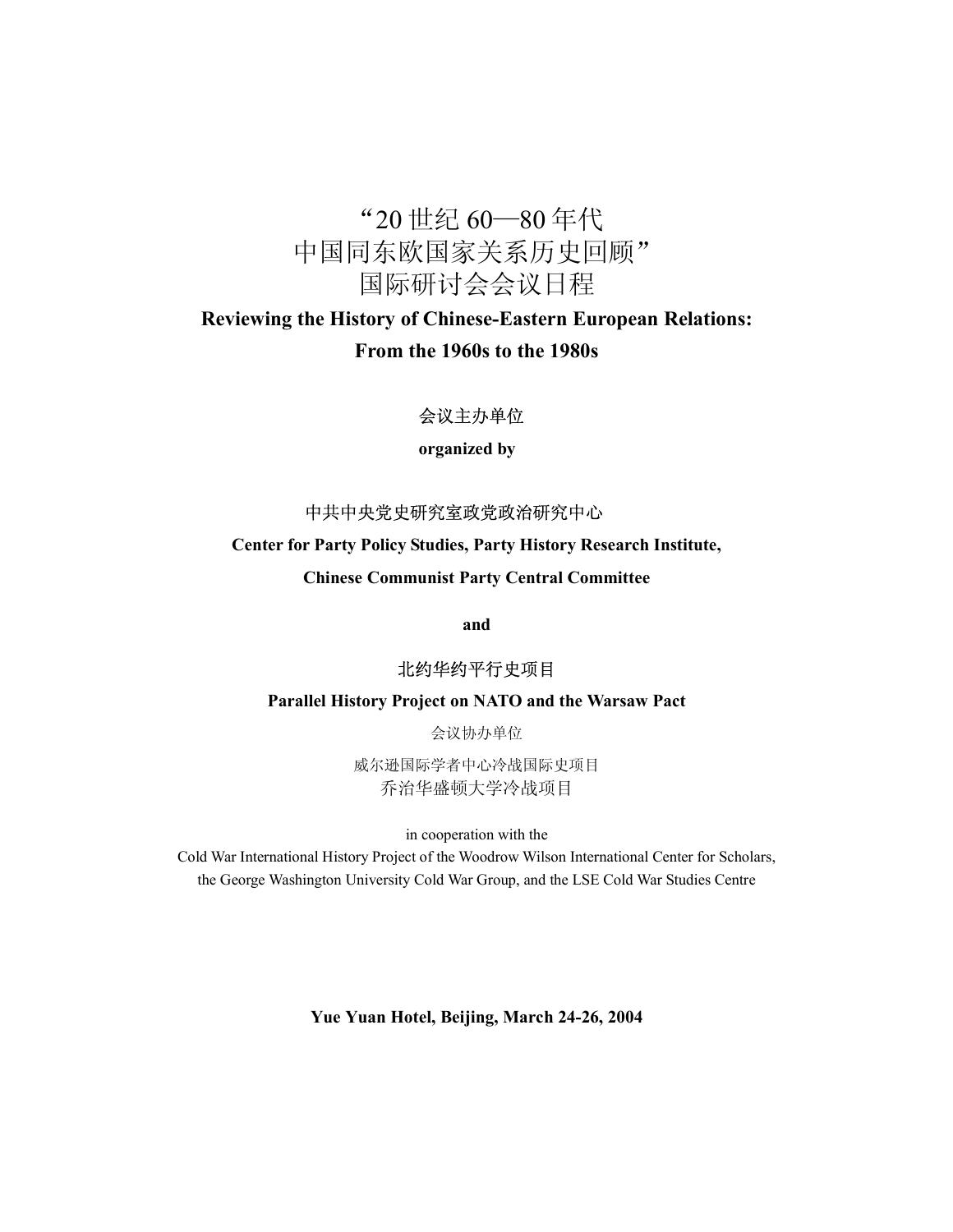#### PROGRAM

#### **3** 月 **23** 日全天

与会人员报到

Arrival of participants

#### **3** 月 **24** 日

7:45 早餐 Breakfast

#### 9:00-9:45 开幕式 **Opening session**

- 1.党研室领导致欢迎词 Welcoming remarks by leaders of the Party HistoryResearch Institute
- 2.威 尔 逊 中 心 冷 战 项 目 主 任 致 词 Remarks by *Vojtech Mastny*, PHP Coordinator

3. 中方协调人章百家致词 Remarks by *Zhang Baijia*, Senior Research Fellow and Director of the Third Branch, Party History Research Center, Chinese side coordinator

9:45-10:00 与会正式代表照相 Photo session

10: 00-10: 15 茶歇 Tea break

10: 15-10: 25 开场白 Introductory remarks 讨论协调人 moderators: 章百家、 阿诺.威斯塔特 (文安立) *Zhang Baijia* and *Arne Westad*

#### 10: 25 – 12.00 第一议题:中苏分裂背景下的中国同东欧国家的关系

**Session One: Chinese-East European Relations in the Context of the Sino-Soviet Split**  Introductions: 李凤林 (*Li Fenglin*), *Romulus Ioan Budura* (15 mins. each; followed by discussion)

12:15 午餐 Lunch

# 2:00-3:45 第二议题:中国、东欧与越南战争**(1964**-**1973)**

**Session Two: China, Eastern Europe, and the Vietnam War (1964-1973)** 

Introductions: *Joachim Schröter***,** 刘琪宝 **(***Liu Qibao***)**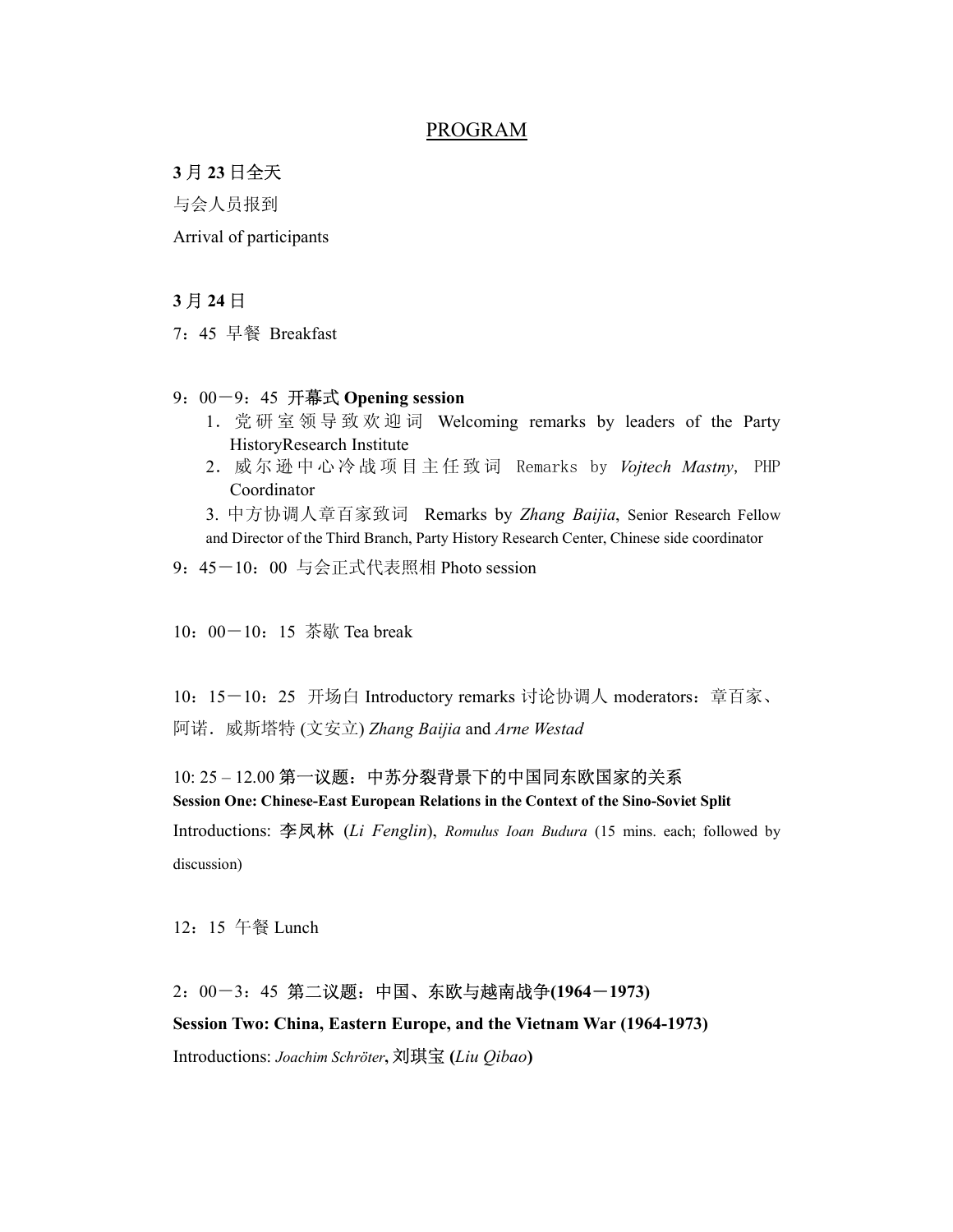3:45-4:00 茶歇 Tea break

## 4:00-5:45 第三议题:"文化大革命"对中国与东欧国家关系的影响(**1966** -**1969**)

**Session 3: The effects of the Cultural Revolution on Relations between China and Eastern Europe (1966-1969)** 

Introductions: 范承祚 (*Fan Chengzuo*), *Muhamet Kapllani*

6:30 欢迎晚宴 Welcoming banquet

#### **3** 月 **25** 日

7:45 早餐 Breakfast

8:30-10:15 第四议题:苏军侵捷与中苏边境冲突后的中国同东欧国家的关系  $(1968 - 1972)$ 

**Session Four: Chinese-East European Relations after Czechoslovakia and the Sino-Soviet Border Clashes (1968-1972)**

Introductions: *Jan Rowiński*, 朱安康 (*Chu Ankang*)

10:15-10:30 茶歇 Tea break

10:30-12:15 第五议题:中美关系正常化对中国与东欧国家关系的影响(1969  $-1972)$ 

**Session Five: The Impact of the Sino-American Rapprochement on Chinese-East European Relations (1969-1976)** 

Introductions: 陈德来 (*Chen Delai*), *Otto Juhász*

12: 15-1:45 午餐 Lunch

2:00-3:45 第六议题:中国改革与东欧国家改革的相互影响(1978-1989) **Session Six: The Mutual Effects of the Reform Periods in China and Eastern Europe (1978-1989)** 

1. Introductions: *Doncho Donchev*, 白寿绵(*Bai Shoumian*)